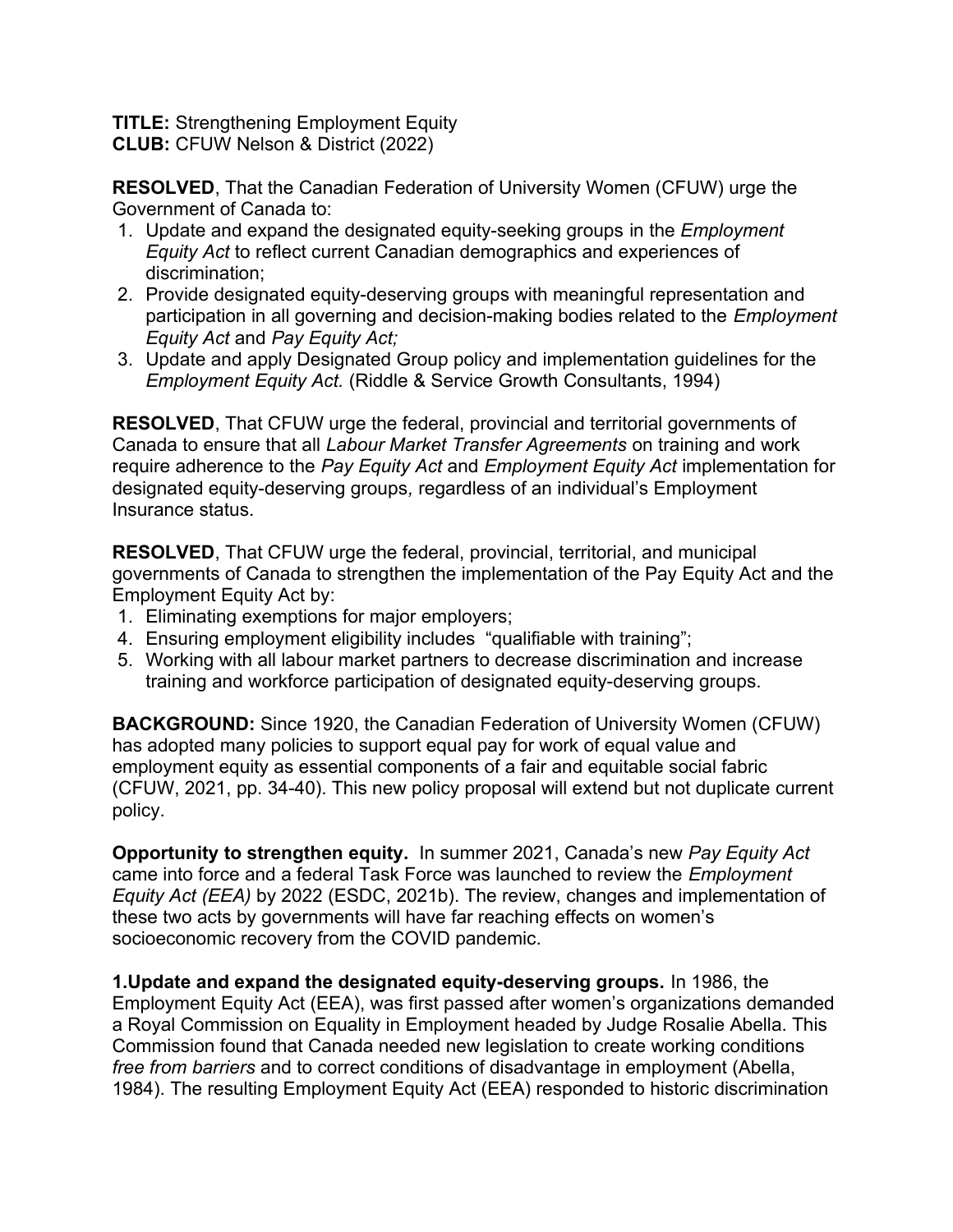by legislating that effective *special measures* are needed to accommodate differences and decrease systemic barriers for four designated groups in Canada: women, visible minorities, Aboriginal people and persons with disabilities. These groups had lower salaries, higher unemployment rates, and were disproportionately in lower-paying occupational groups (Abella, 1984, p.17).

Since the 1990s, research has been documenting experiences of employment discrimination against members of the four designated groups, and showing that intersectional equity barriers can differ significantly, even within subgroups groups (Canada, 2001). For example, visible minorities is a broad group that experiences systemic racism, and also encompasses multiple ethnicities that experience different types of intersectional discrimination and barriers (Statistics Canada, 2022; PIPSC; 2021). The 2021-22 EEA Task Force is considering redefining and adding designated *equity-deserving groups.* In addition to Indigenous people, women and persons with disabilities, *LGBTQ2+ people, Black and other racialized minorities,* are amongst the groups petitioning to be more fully considered (ESDC, 2021b; PIPSC, 2021). *While Canadian d*emographics have shifted, some subgroups only get counted in the census after discrimination decreases and multilingual access increases. Thus, in addition to reflecting Census demographics, all groups must be defined within and by the groups themselves. We believe that updating and expanding the *designated equity-deserving groups* to reflect current Canadian demographics and experiences of discrimination is necessary for future effective implementation of the *EEA*. These designated equitydeserving groups also need to have meaningful representation and substantive input in all governing and decision-making boards and policies related to employment and pay equity implementation.

## **2. Update and ensure use of Designated Group Policy, Strategy and**

**Implementation Guidelines.** The EEA mandated that federal crown and governmentowned corporations and federally regulated employers with 100 or more employees create equity plans and report publicly and annually on the makeup of their workforce, with specific reference to hiring, terminations, promotions, salary levels and occupational categories of the four designated groups. EEA-mandated employers must, in consultation with employees' representatives and unions, identify and eliminate employment barriers against members of the designated groups and institute positive policies, practices and reasonable accommodations to ensure representation of these groups at least in proportion to their representation in the area workforce or the "qualified" workforce depending on the job. Currently, Employment and Social Development Canada (ESDC) is responsible for assisting companies that are mandated or voluntarily implementing Employment Equity.

The EEA implementation has *no requirement for entry level or advanced training despite that training is often required to enter or be promoted in the workforce (Braundy & Grzetic, 1995).* Back in 1998, the government department responsible for implementing the EEA developed some important implementation tools: the Designated Group Strategy (WDB, 1988) Policy and Guidelines (EIC, 1989, 1991, 1993). These were never properly implemented due to political leadership changes, government department restructuring, and funding cuts; however, they contain core elements valuable for implementing equity today (Riddle & Service Growth Consultants, 1994).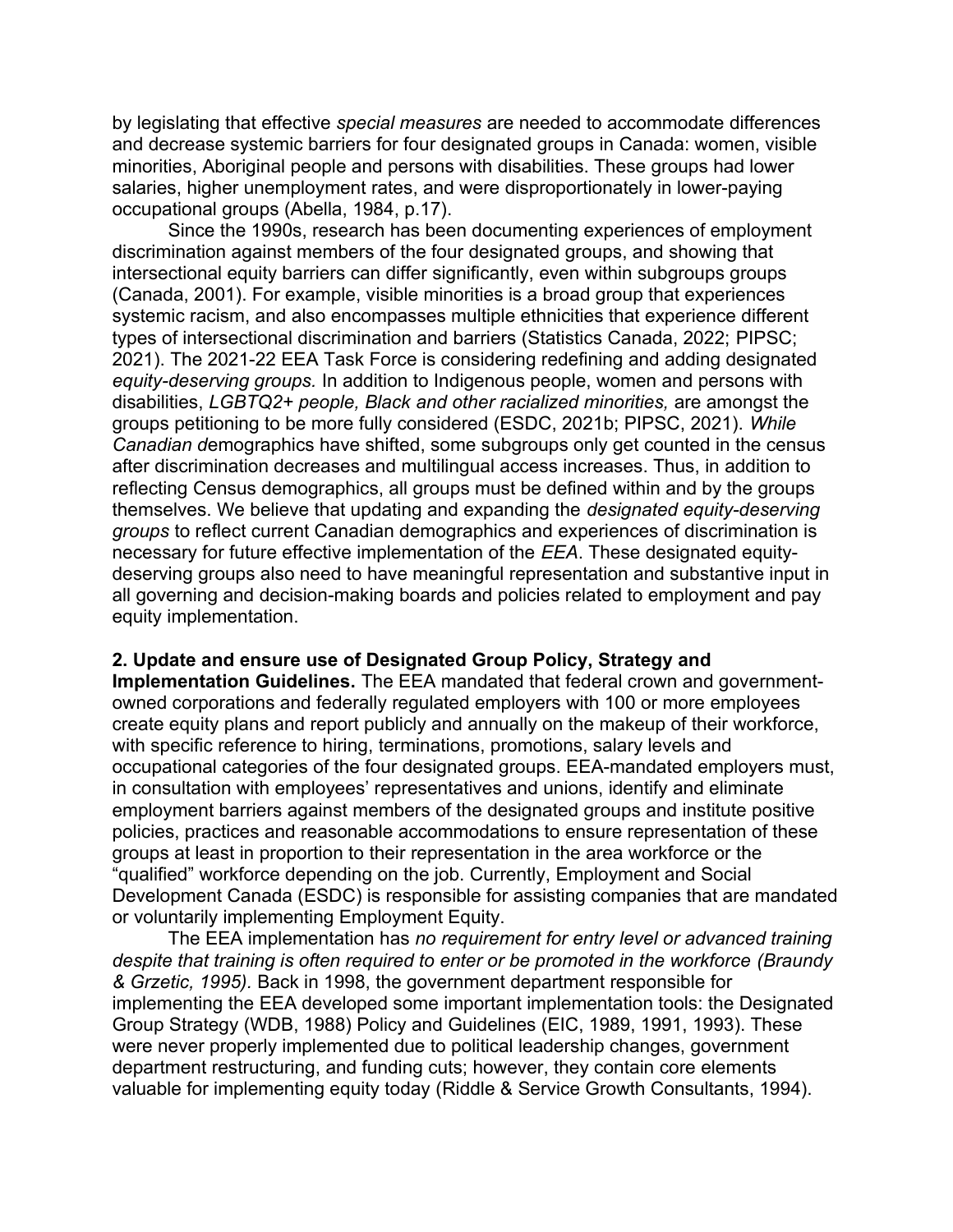These tools need to be updated for current government departments and then implemented to include: training on the rationale and practical application of the EEA, and performance measures for all ESDC employees and EEA implementers.

3**. Ensure Labour Market Transfer Agreements adhere to employment and pay equity.** Currently, the federal government provides funding to provinces and territories to help people prepare for and return to work under two labour market transfer agreements: Labour Market Development Agreements (LMDA) and Workforce Development Agreements (WDA). LMDAs provide employment insurance (EI) funded skills training and supports to EI-eligible individuals; WDAs support provinces and territories in their delivery of employment and skills training programming (ESDC, 2021). These agreements devolve the federal government's employment counselling and training functions to the provincial and local levels (EIC, 1989).

While there are some benefits to this approach, there is a significant concern that employment and pay equity requirements may not apply because local-funded nongovernmental-organizations are not considered federally funded employers. That needs to be addressed under the new Employment Equity Act. Employment equity obligations should follow the money. We recommend that all Labour Market Transfer Agreements – wherein funding is transferred between governments to help people prepare for, train and return to work — are negotiated to require adherence to the *Pay Equity Act* and *Employment Equity Act* implementation for designated equity-deserving groups*.*  Additionally, many members of designated equity-deserving groups experience gaps in employment due to systemic discrimination affecting Employment Insurance (EI) eligibility. These agreements should ensure that funding to helping people prepare for, train, and return to work is accessible to designated equity-deserving groups*,* regardless of an individual's EI status.

4**. Eliminate equity employment exemptions.** Shortly after the Employment Equity Act (EEA) was initially enacted, the Federal Contractors Program (FCP) was also established and initially required Federal Contractors with 100 or more employees and Federal Contracts in excess of \$200,000 to sign an agreement to develop a plan and implement Employment Equity (ESDC, 2021a). Although these contractors did not have to report to Parliament, they could be audited at any time and if found in noncompliance with the agreement, they could lose the right to bid on federal contracts.

A 1990 EEA review recommended expanding the FCP's reach by reducing the dollar value threshold and required employee numbers, and ending initial exemptions for major employers (construction, legal services) & grants and contributions. These steps would have made the FCP more effective in promoting employment equity. Instead, after a 1995 EEA review, the equity compliance threshold was raised to Federal Contracts in excess of \$1 million dollars and 100 employees. (ESDC, 2021a) Notably, the construction industry has successfully lobbied to remain exempt from FCP equity requirements. Exemptions like these have denied women and other designated equity-deserving group members opportunities on federal infrastructure projects for decades (Braundy & Grzetic, 1995, p.5-7). Employment and pay equity exemptions for major employers in federal, provincial, territorial and municipal law and regulations need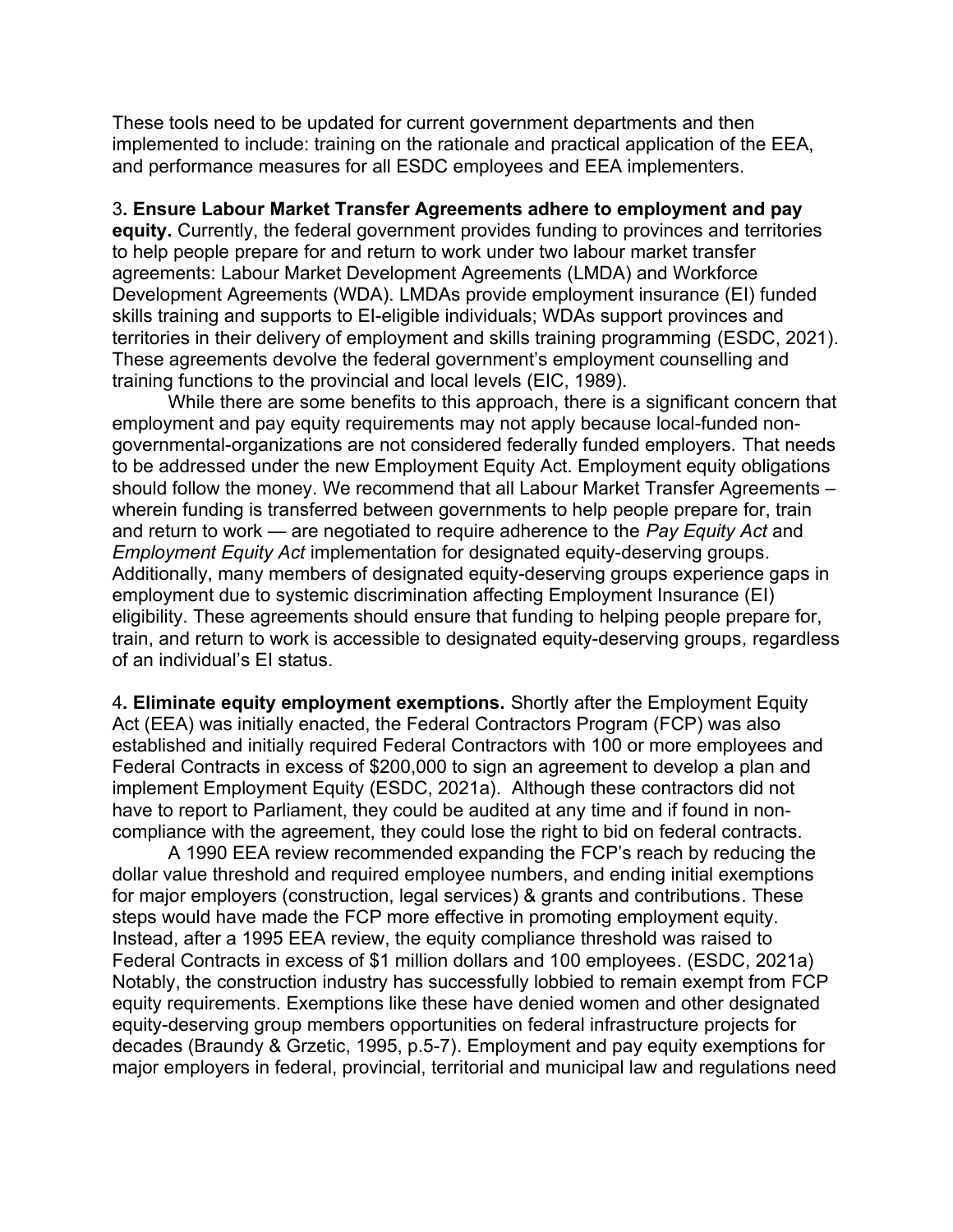to be eliminated because these exemptions are barriers to equitable workforce participation of designated equity-deserving groups.

**5. Make employment eligibility "qualifiable with training".** As labour markets change, very few working-age adults can acquire and retain jobs without some type of ongoing training and job development (CLMPC,1990). Research shows that discrimination impacts the work history of members of designated equity-deserving groups. Employment eligibility should be defined to include the concept of "qualifiable with training" and this should be in the *Pay Equity Act* and *Employment Equity Act* implementation for designated equity-deserving groups (Braundy & Grzetic, 1995). This is an easy concept. An individual is qualified to be hired to do the job, provided they receive initial training. Government needs to work with employers to ensure that members of designated equity-deserving groups get the training they need to succeed. Unless we provide training to address the effects of past discrimination in education and opportunity, Canadian labour markets will continue at current levels of discrimination and employment equity systems will have failure built into them (Braundy, 2020; Highway Constructors Ltd. & BC Highway and Related Construction Council, 1994).

## **6. Expand mandatory and voluntary implementation of employment and pay**

**equity.** ESDC is already mandated to help labour market partners implement employment equity and pay equity measures including but not limited to equity plans, performance measures, hiring individuals who are "qualifiable with training", and providing on-the-job training. We call on all levels of government to create employment equity action plans, expand requirements, and to set measurable goals to decrease experiences of discrimination and increase workforce participation by designated equitydeserving groups*.*

Voluntary measures alone will not address the "pervasiveness of systemic discrimination in Canadian workplaces" (Abella, 1984, viii). Systemic discrimination requires system-level responses including mandated employment and pay equity mechanisms and access to training. We urge all Canadian governments and labour market partners to implement the above employment and pay equity measures.

## **IMPLEMENTATION:**

- **CFUW National can**: advocate with key national and federal entities to strengthen equity mechanisms and provisions; educate members about employment equity/pay equity(EE/PE) rights, discrimination, and options for redress; create ways to survey and track membership's employment and pay equity experiences; and create checklists to help clubs assess, audit, or document how equity is being implemented across their communities.
- **Clubs and Provincial Councils can:** review provincial and territorial equity tools and implementation mechanisms; educate members on their rights, programs, and redress; learn how EE/PE works and impacts their region(s), using surveys, focus groups, and meetings; organize speakers on employment and pay equity issues; advocate on policies to their local representatives at all levels of government; ally and communicate with women's groups and agencies doing equity work in their region(s).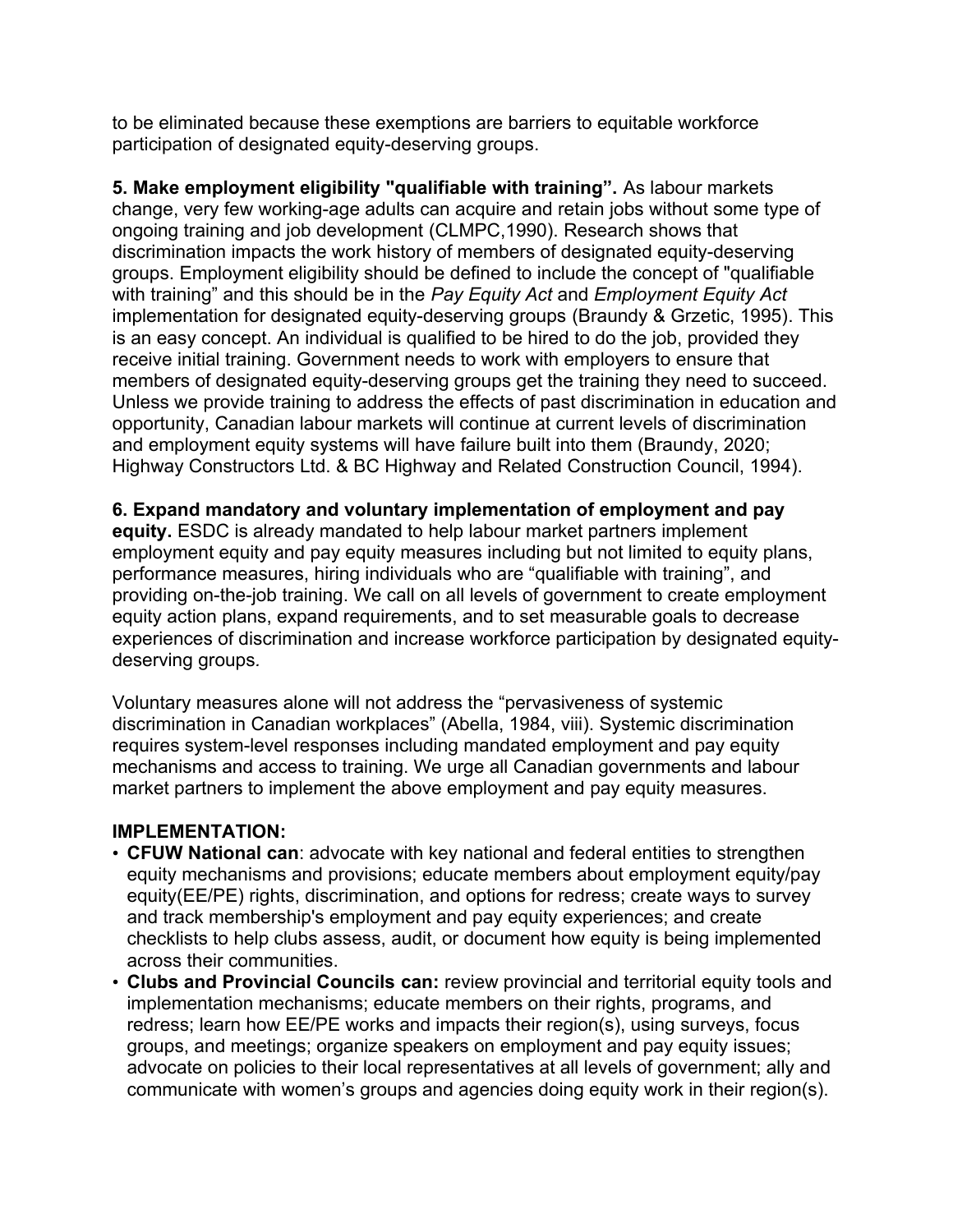• **CFUW members can** write to their local MP and MLA to request funding and policies that strengthen equity mechanisms and provisions.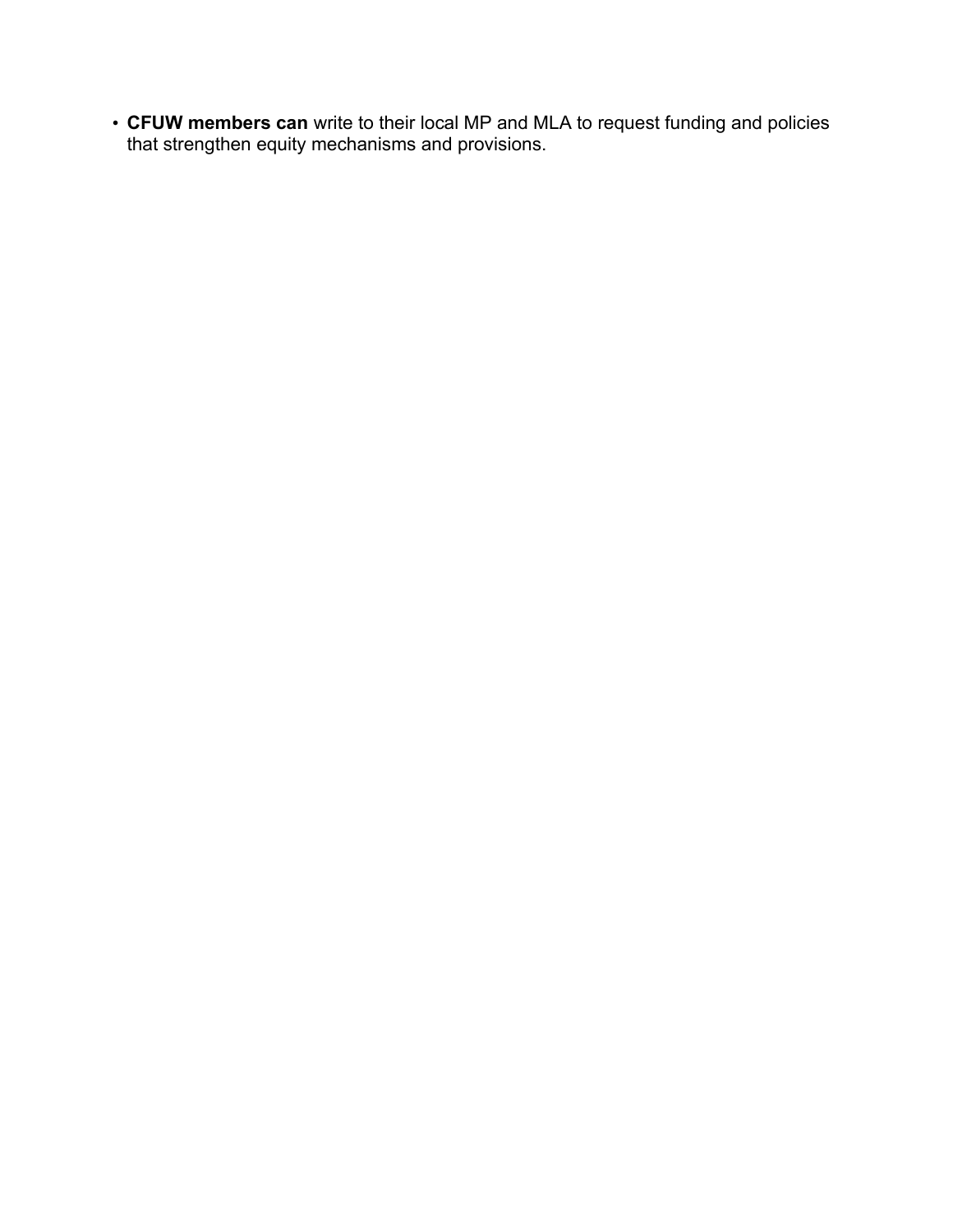## **Bibliography**

Abella, R. (1984). *Equality in employment: A Royal Commission report.* Canada: Human Resources and Skills Development Canada. Retrieved from <https://publications.gc.ca/site/eng/471737/publication.html>

Bakan, A. & Kobayashi, A. (2004). Backlash Against Employment Equity: The British Columbia Experience. *Atlantis: A Women's Studies Journal*, vol. 29.1, 61-70. Retrieved from

[https://www.academia.edu/8825408/Backlash\\_Against\\_Employment\\_Equity\\_The\\_Britis](https://www.academia.edu/8825408/Backlash_Against_Employment_Equity_The_British_Columbia_Experience) h Columbia Experience

Bakan, A. & Kobayashi, A. (2007). Affirmative Action and Employment Equity: Policy, Ideology, and Backlash in Canadian Context. Studies in Political Economy, 79, Spring 2007, 145-166. Retrieved from

[https://www.academia.edu/3063085/AFFIRMATIVE\\_ACTION\\_AND\\_EMPLOYMENT\\_E](https://www.academia.edu/3063085/AFFIRMATIVE_ACTION_AND_EMPLOYMENT_EQUITY_POLICY_IDEOLOGY_AND_BACKLASH_IN_CANADIAN_CONTEXT) [QUITY\\_POLICY\\_IDEOLOGY\\_AND\\_BACKLASH\\_IN\\_CANADIAN\\_CONTEXT.](https://www.academia.edu/3063085/AFFIRMATIVE_ACTION_AND_EMPLOYMENT_EQUITY_POLICY_IDEOLOGY_AND_BACKLASH_IN_CANADIAN_CONTEXT)

Braundy, M. & Grzetic, B. (1995). Brief to the Standing Committee on Human Rights in the matter of Bill C-64 the Employment Equity Act. 20 pp. Canada: Kootenay Women in Trades & Technology; Women in Trades & Technology Newfoundland.

Braundy, M. (2020). Lessons Learned & Best Practices for Success for Women in Apprenticeship & Skilled Technical Jobs. Retrieved from [https://www.academia.edu/59166737/2020\\_08\\_16\\_Lessons\\_Learned\\_and\\_Best\\_Practi](https://www.academia.edu/59166737/2020_08_16_Lessons_Learned_and_Best_Practices_for_Success_for_Women_in_Apprenticeship_and_Skilled_Technical_Jobs_corrected_and_revised_) ces for Success for Women in Apprenticeship and Skilled Technical Jobs correct ed and revised

Canada. Human Resources and Skills Development Canada. (2001, December). *Employment Equity Act Review: A Report to the Standing Committee on Human Resources Development and the Status of Persons with Disabilities.* Retrieved from [https://web.archive.org/web/20120317143112/http://www.rhdcc-hrsdc.gc.ca/eng/lp/lo/](https://web.archive.org/web/20120317143112/http://www.rhdcc-hrsdc.gc.ca/eng/lp/lo/lswe/we/review/report/main.shtml) [lswe/we/review/report/main.shtml](https://web.archive.org/web/20120317143112/http://www.rhdcc-hrsdc.gc.ca/eng/lp/lo/lswe/we/review/report/main.shtml)

Canadian Federation of University Women (CFUW). (2021). *CFUW Policy Book 2021,*  pp. 34-40. Retrieved from [https://cfuw.b-cdn.net/wp-content/uploads/2021/07/Policy-](https://cfuw.b-cdn.net/wp-content/uploads/2021/07/Policy-Book-2021.pdf)[Book-2021.pdf](https://cfuw.b-cdn.net/wp-content/uploads/2021/07/Policy-Book-2021.pdf)

Canadian Labour Market and Productivity Centre (CLMPC). (1990). *Report of the CLMPC Task Forces on the Labour Force Development Strategy*. Ottawa. Retrieved from [https://webcat.library.ubc.ca/vwebv/holdingsInfo?](https://webcat.library.ubc.ca/vwebv/holdingsInfo?searchId=8637&recCount=100&recPointer=1&bibId=762037) [searchId=8637&recCount=100&recPointer=1&bibId=762037](https://webcat.library.ubc.ca/vwebv/holdingsInfo?searchId=8637&recCount=100&recPointer=1&bibId=762037)

Employment and Immigration Canada (EIC). (1989). *Success in the works -- A Policy Paper -- A labour force development strategy for Canada*. Ottawa.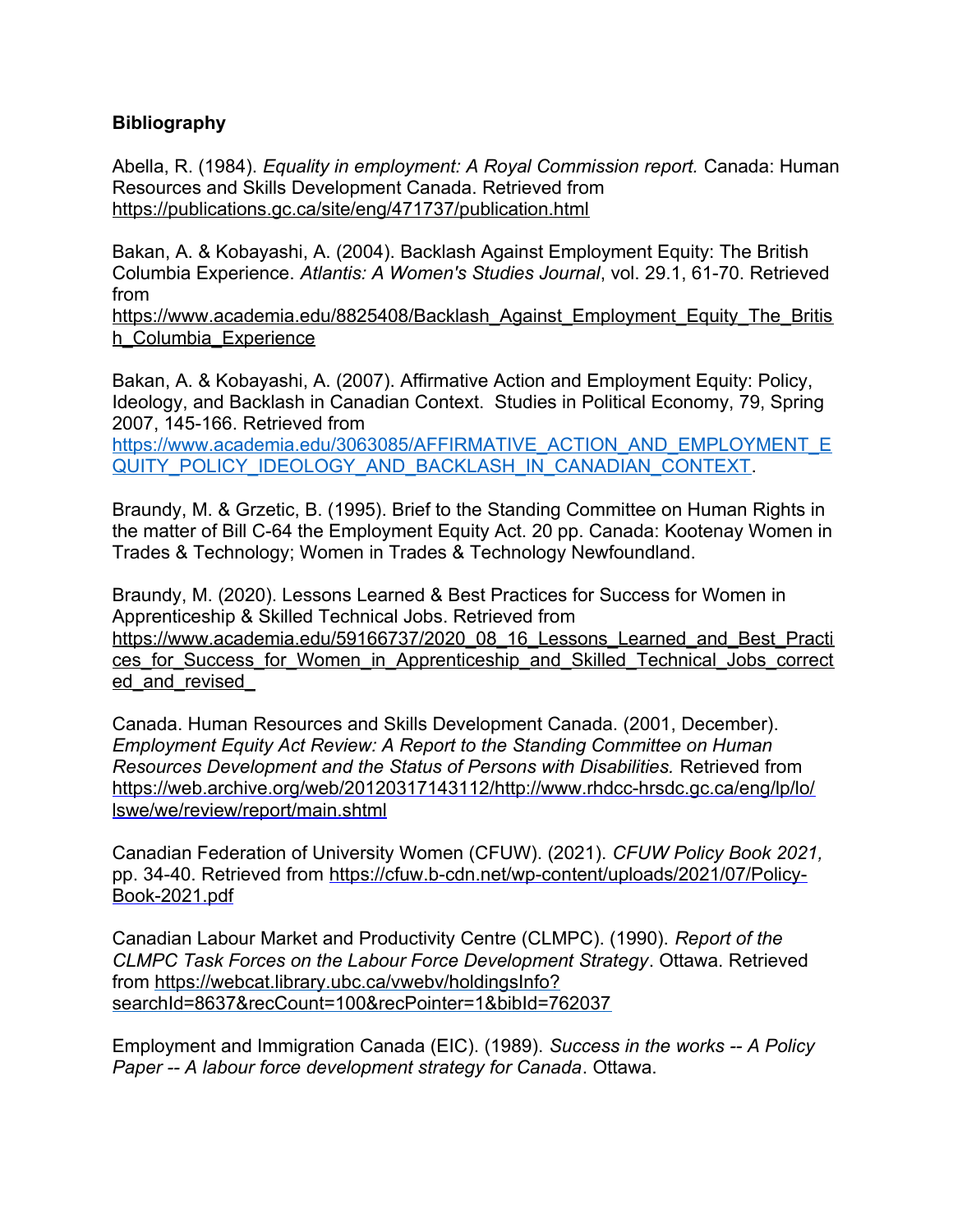Employment and Immigration Canada (EIC). (1993). Operational Guidelines for the Designated Group Policy. Chapter 18, In *Employment Manual* (pp. 1-31). Ottawa.

Employment and Social Development Canada (ESDC). (2021a). *Federal Contractors Program*. Retrieved from

[https://www.canada.ca/en/employment-social-development/corporate/portfolio/labour/](https://www.canada.ca/en/employment-social-development/corporate/portfolio/labour/programs/employment-equity/federal-contractors.html) [programs/employment-equity/federal-contractors.html](https://www.canada.ca/en/employment-social-development/corporate/portfolio/labour/programs/employment-equity/federal-contractors.html)

Employment and Social Development Canada (ESDC). (2021b). *Terms of Reference - Employment Equity Act Review Task Force*. Retrieved from [https://www.canada.ca/en/employment-social-development/corporate/portfolio/labour/](https://www.canada.ca/en/employment-social-development/corporate/portfolio/labour/programs/employment-equity/task-force/terms-reference.html) [programs/employment-equity/task-force/terms-reference.html](https://www.canada.ca/en/employment-social-development/corporate/portfolio/labour/programs/employment-equity/task-force/terms-reference.html) 

Employment and Social Development Canada (ESDC). (2021c). Employment Equity Act: Annual Report 2020. Ottawa. Retrieved from [https://www.canada.ca/en/employment-social-development/corporate/portfolio/labour/](https://www.canada.ca/en/employment-social-development/corporate/portfolio/labour/programs/employment-equity/reports/2020-annual.html) [programs/employment-equity/reports/2020-annual.html](https://www.canada.ca/en/employment-social-development/corporate/portfolio/labour/programs/employment-equity/reports/2020-annual.html)

Employment and Social Development Canada (ESDC). (2020, May 22). *Labour Market Transfer Agreements*. Ottawa. Retrieved from [https://www.canada.ca/en/employment](https://www.canada.ca/en/employment-social-development/programs/training-agreements.html)[social-development/programs/training-agreements.html](https://www.canada.ca/en/employment-social-development/programs/training-agreements.html) 

Government of Canada. (1995). *Employment Equity Act, (SC 1995, c. 44).* Retrieved from<https://laws-lois.justice.gc.ca/eng/acts/e-5.401/page-1.html>

Government of Canada. (2018). *Pay Equity Act, (SC 2018, c. 27, s. 416)*. Retrieved from<https://laws-lois.justice.gc.ca/eng/acts/P-4.2/>

Highway Constructors Ltd. & BC Highway and Related Construction Council. (1994, June 17). Collective Agreement between Highway Constructors Ltd. and British Coumbia Highway and Related Construction Council, pp.17-18.

Riddle, D. & Service-Growth Consultants. (1994). Assessment of the implementation of the designated group policy. Phase II Report. Ottawa: Service-Growth Consultants.

Statistics Canada. (2022). Black History Month 2022…by the numbers. Retrieved from [https://www.statcan.gc.ca/en/dai/smr08/2022/smr08\\_259](https://www.statcan.gc.ca/en/dai/smr08/2022/smr08_259)

The Professional Institute of the Public Service of Canada (PIPSC). (2007). *Pocket Guide to Employment Equity*. Ottawa. Retrieved from <https://pipsc.ca/sites/default/files/2018-07/employment.en.pdf>

The Professional Institute of the Public Service of Canada (PIPSC). (2021, September 22). Submission to the Employment Equity Act Review Task Force. Retrieved from <https://pipsc.ca/submission-to-employment-equity-act-review-task-force>